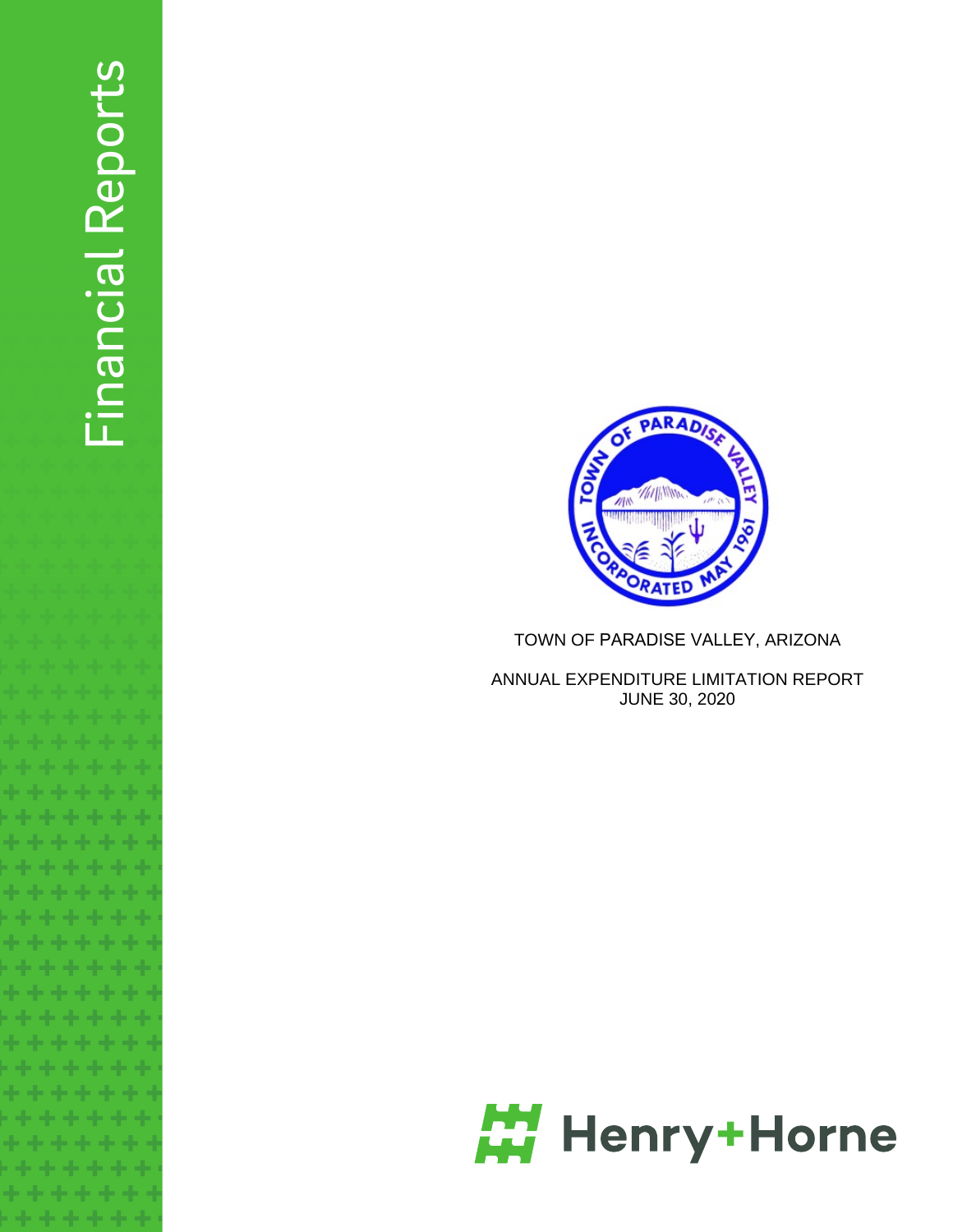| <b>Table of Contents</b>                            | Page |
|-----------------------------------------------------|------|
| Independent accountants' report                     |      |
| Annual expenditure limitation report—part I         | 2    |
| Annual expenditure limitation report—part II        | 3    |
| Annual expenditure limitation report—reconciliation | 4    |
| Notes to annual expenditure limitation report       | 5    |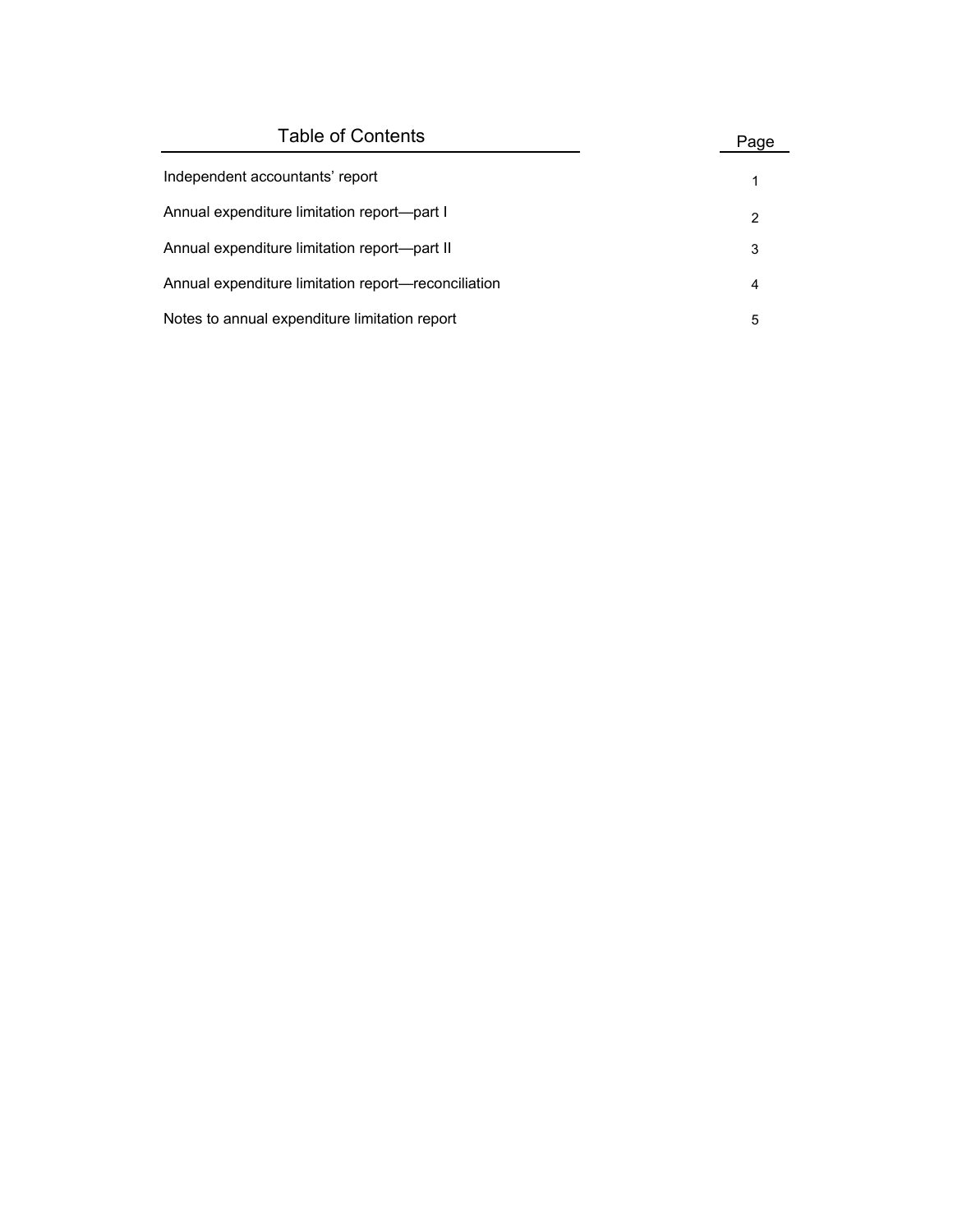

# INDEPENDENT ACCOUNTANTS' REPORT

The Auditor General of the State of Arizona and The Honorable Mayor and Town Council of the Town of Paradise Valley, Arizona

We have examined the accompanying Annual Expenditure Limitation Report of Town of Paradise Valley, Arizona for the year ended June 30, 2020 and the related notes to the report. The Town's management is responsible for presenting this report in accordance with the uniform expenditure reporting system as described in Note 1. Our responsibility is to express an opinion on this report based on our examination.

Our examination was conducted in accordance with attestation standards established by the American Institute of Certified Public Accountants. Those standards require that we plan and perform the examination to obtain reasonable assurance about whether this report is presented in accordance with the uniform expenditure reporting system in all material respects. An examination involves performing procedures to obtain evidence about the amounts and disclosures in the report. The nature, timing, and extent of the procedures selected depend on our judgment, including an assessment of the risks of material misstatement of the report, whether due to fraud or error. We believe that the evidence we obtained is sufficient and appropriate to provide a reasonable basis for our opinion.

In our opinion, the Annual Expenditure Limitation Report of Town of Paradise Valley, Arizona, referred to above is presented in accordance with the uniform expenditure reporting system as described in Note 1 in all material respects.

Henry + Home LLP

Tempe, Arizona November 13, 2020

Tempe • Scottsdale • Casa Grande | www.hhcpa.com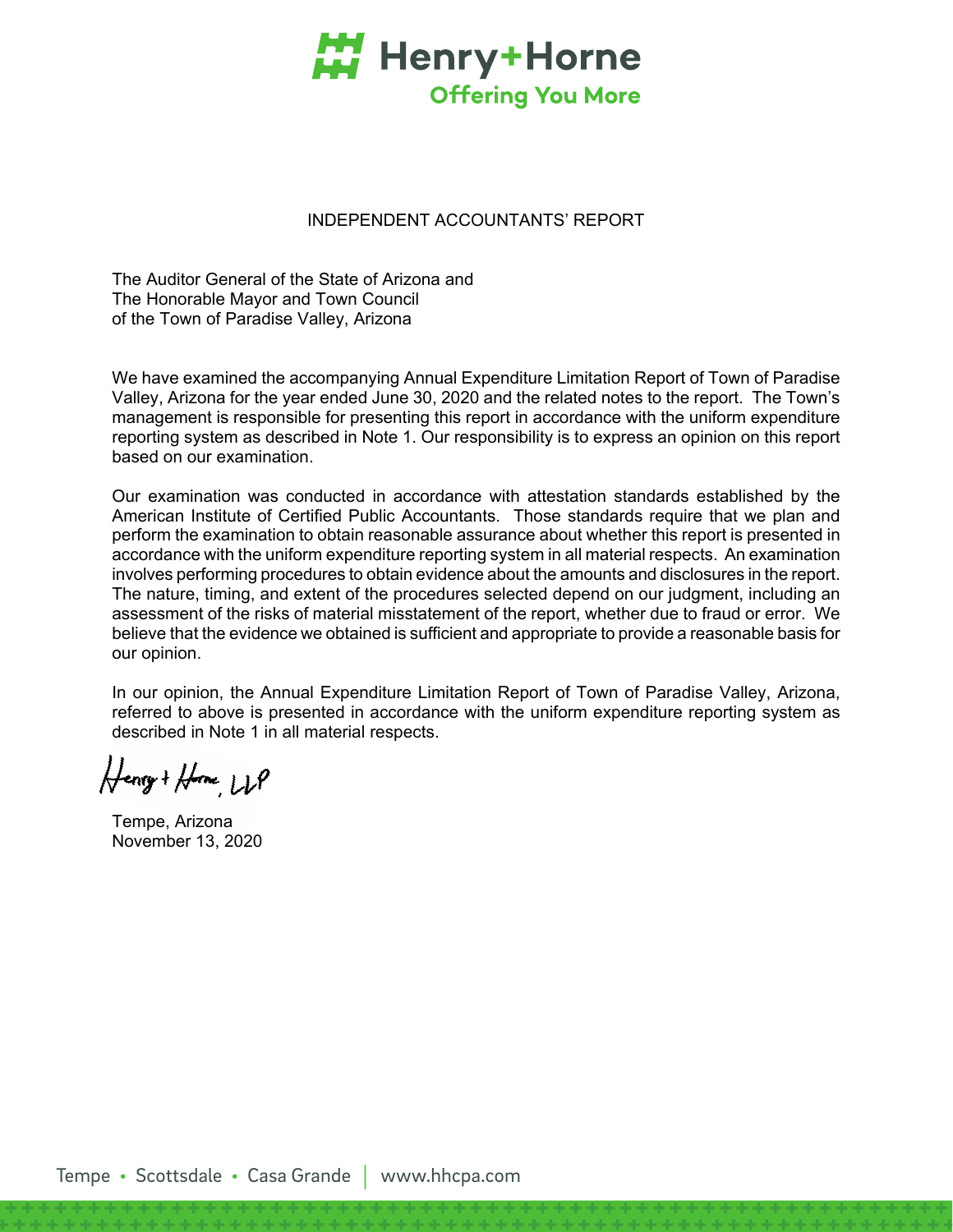### TOWN OF PARADISE VALLEY, ARIZONA ANNUAL EXPENDITURE LIMITATION REPORT - PART I YEAR ENDED JUNE 30, 2020

| 1. Economic Estimates Commission expenditure limitation<br>2. Voter-approved alternative expenditure limitation<br>3. Enter applicable amount from line 1 or line 2 | 42,194,350<br>N/A | 42,194,350 |
|---------------------------------------------------------------------------------------------------------------------------------------------------------------------|-------------------|------------|
| 4. Amount subject to the expenditure limitation (total amount from part II, line C)                                                                                 | 31,744,775        |            |
| 5. Board-authorized expenditures necessitated by a disaster the Governor declared                                                                                   | N/A               |            |
| 6. Board-authorized expenditures necessitated by a disaster the Governor did not declare                                                                            | N/A               |            |
| 7. Prior-year, voter-approved expenditures to exceed the expenditure limitation for the                                                                             |                   |            |
| reporting fiscal year                                                                                                                                               | N/A               |            |
| 8. Subtotal<br>9. Board-authorized excess expenditures for the previous fiscal year necessitated by a disaster the Governor did                                     |                   | 31,744,775 |
| not declare and the voters did not approve                                                                                                                          | N/A               |            |
| 10. Total adjusted amount subject to the expenditure limitation                                                                                                     |                   | 31,744,775 |
| 11. Amount under (in excess of) the expenditure limitation                                                                                                          |                   | 10,449,575 |

I hereby certify, to the best of my knowledge and belief, that the information contained in this report is accurate and in accordance with the requirements of the uniform expenditure reporting system. De Waa

Signature of Chief Financial Officer:

Name and title: Douglas W Allen, Chief Financial Officer

7HOHSKRQHQXPEHU 'DWH 

Date: November 13, 2020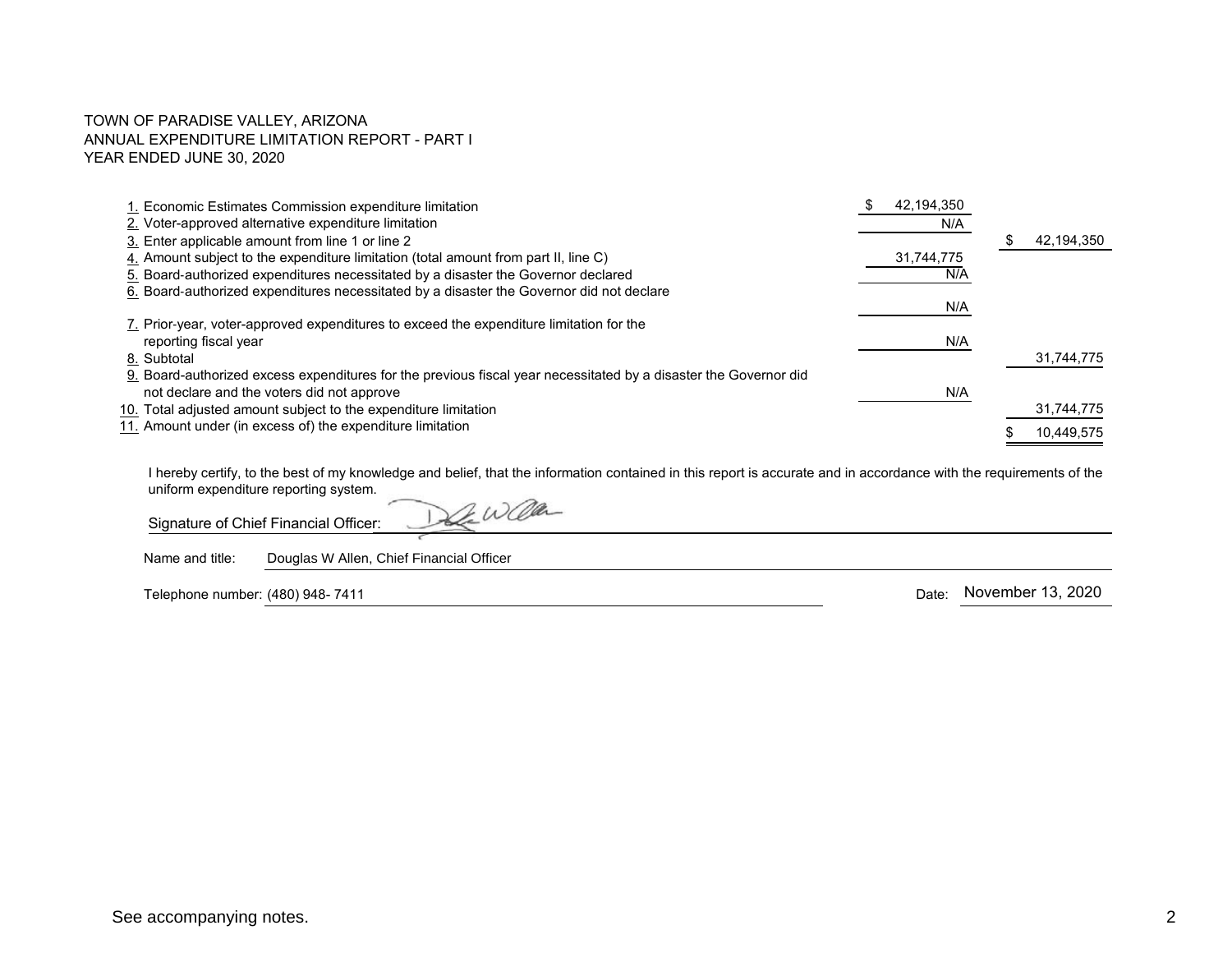# TOWN OF PARADISE VALLEY, ARIZONA ANNUAL EXPENDITURE LIMITATION REPORT - PART II YEAR ENDED JUNE 30, 2020

|           |                                                                                                  | Governmental     | Enterprise      |   |            |
|-----------|--------------------------------------------------------------------------------------------------|------------------|-----------------|---|------------|
|           | Description                                                                                      | funds            | funds           |   | Total      |
| <u>A.</u> | Amounts reported on the reconciliation, line D                                                   | \$<br>28,398,747 | \$<br>5,965,754 | S | 34,364,501 |
| В.        | Less exclusions claimed:                                                                         |                  |                 |   |            |
|           | Debt proceeds                                                                                    | 137,600          |                 |   | 137,600    |
|           | Debt service requirements (Note 5)                                                               | 1,477,927        |                 |   | 1,477,927  |
| 3.        | Dividends, interest, and gains on the sale or redemption of investment securities                |                  |                 |   |            |
| 4.        | Trustee or custodian                                                                             |                  |                 |   |            |
| 5.        | Grants and aid from the federal government                                                       |                  |                 |   |            |
| 6.        | Grants, aid, contributions, or gifts from a private agency, organization, or individual,         |                  |                 |   |            |
|           | except amounts received in lieu of taxes (Note 6)                                                | 12,831           |                 |   | 12,831     |
|           | Amounts received from the State of Arizona (Note 7)                                              | 9,884            |                 |   | 9,884      |
| <u>8.</u> | Quasi-external interfund transactions (Note 8)                                                   | 6,900            |                 |   | 6,900      |
| 9.        | Amounts accumulated for the purchase of land, and the purchase or construction of                |                  |                 |   |            |
|           | buildings or improvements                                                                        |                  |                 |   |            |
|           | 10. Highway user revenues in excess of those received in fiscal year 1979-80 (Note 9)            | 974,584          |                 |   | 974,584    |
|           | 11. Contracts with other political subdivisions                                                  |                  |                 |   |            |
|           | 12. Refunds, reimbursements, and other recoveries                                                |                  |                 |   |            |
|           | 13. Voter-approved exclusions not identified above                                               |                  |                 |   |            |
|           | 14. Prior years carryforward                                                                     |                  |                 |   |            |
|           | 15. Qualifying capital improvement expenditures repaid in accordance with A.R.S. §41-<br>1279.07 |                  |                 |   |            |
|           | 16. Total exclusions claimed                                                                     | 2,619,726        |                 |   | 2,619,726  |
|           | $Cz$ Amounts subject to the expenditure limitation                                               | 25,779,021       | 5,965,754       |   | 31,744,775 |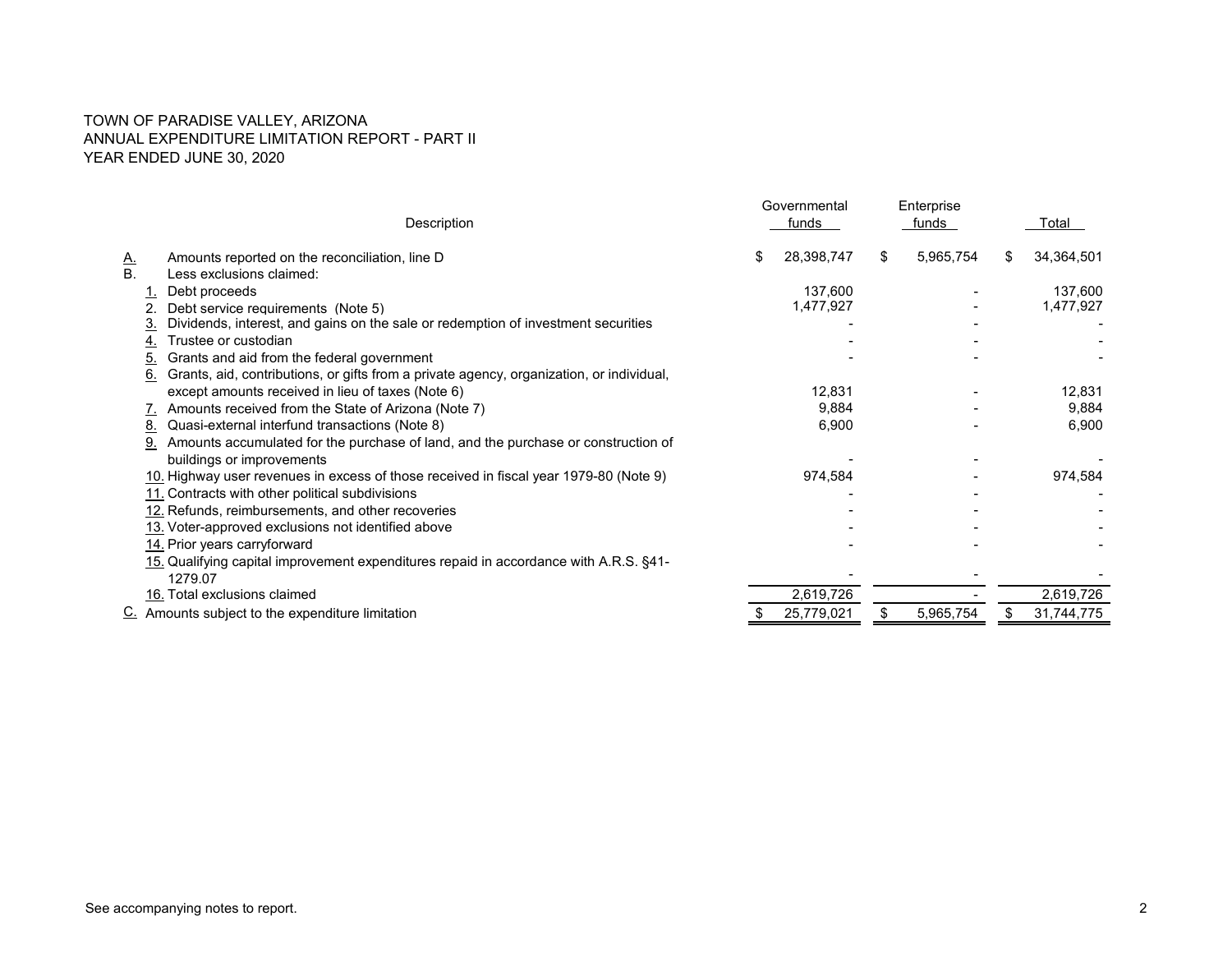# TOWN OF PARADISE VALLEY, ARIZONA ANNUAL EXPENDITURE LIMITATION REPORT - RECONCILIATIONYEAR ENDED JUNE 30, 2020

|                                                                                                                                                                        | Governmental<br>funds | Enterprise  | Total        |
|------------------------------------------------------------------------------------------------------------------------------------------------------------------------|-----------------------|-------------|--------------|
| Description                                                                                                                                                            |                       | funds       |              |
| A. Total expenditures/expenses/deductions and applicable other financing uses, special items,<br>and extraordinary items reported within the fund financial statements |                       |             | \$34,870,072 |
| <b>B.</b> Subtractions:                                                                                                                                                | \$28,470,124          | \$6,399,948 |              |
|                                                                                                                                                                        |                       |             |              |
| 1. Items not requiring use of current financial resources:                                                                                                             |                       |             |              |
| a. Depreciation (Note 2)                                                                                                                                               |                       | 432,790     | 432,790      |
| b. Loss on disposal of capital assets                                                                                                                                  |                       |             |              |
| c. Bad debt expense (Note 2)                                                                                                                                           |                       | 1,404       | 1,404        |
| d. Pension and other postemployment benefits (OPEB) expense                                                                                                            |                       |             |              |
| e. Claims incurred but not reported (IBNR)                                                                                                                             |                       |             |              |
| f. Landfill closure and postclosure care costs and pollution remediation                                                                                               |                       |             |              |
| 2. Expenditures of separate legal entities established under Arizona Revised Statutes (Note                                                                            |                       |             |              |
| 3)                                                                                                                                                                     | 33,450                |             | 33,450       |
| 3. Required fees paid to the Arizona Department of Revenue                                                                                                             | 37,927                |             | 37,927       |
| 4. Present value of net minimum capital lease and installment purchase contract payments                                                                               |                       |             |              |
| recorded as expenditures at the agreements' inception                                                                                                                  |                       |             |              |
| 5. Involuntary court judgments                                                                                                                                         |                       |             |              |
| 6. Total subtractions                                                                                                                                                  | 71,377                | 434,194     | 505,571      |
| C. Additions:                                                                                                                                                          |                       |             |              |
| 1. Principal payments on long-term debt                                                                                                                                |                       |             |              |
| 2. Capital asset acquisitions                                                                                                                                          |                       |             |              |
| 3. Amounts paid in the current year but reported as expenses in previous years:                                                                                        |                       |             |              |
| a. Claims previously recognized as IBNR                                                                                                                                |                       |             |              |
| b. Landfill closure and postclosure care costs and pollution remediation                                                                                               |                       |             |              |
| 4. Pension and OPEB contributions paid in the current year                                                                                                             |                       |             |              |
| 5. Total additions                                                                                                                                                     |                       |             |              |
| D. Amounts reported on part II, line A                                                                                                                                 | \$28,398,747          | \$5,965,754 | \$34,364,501 |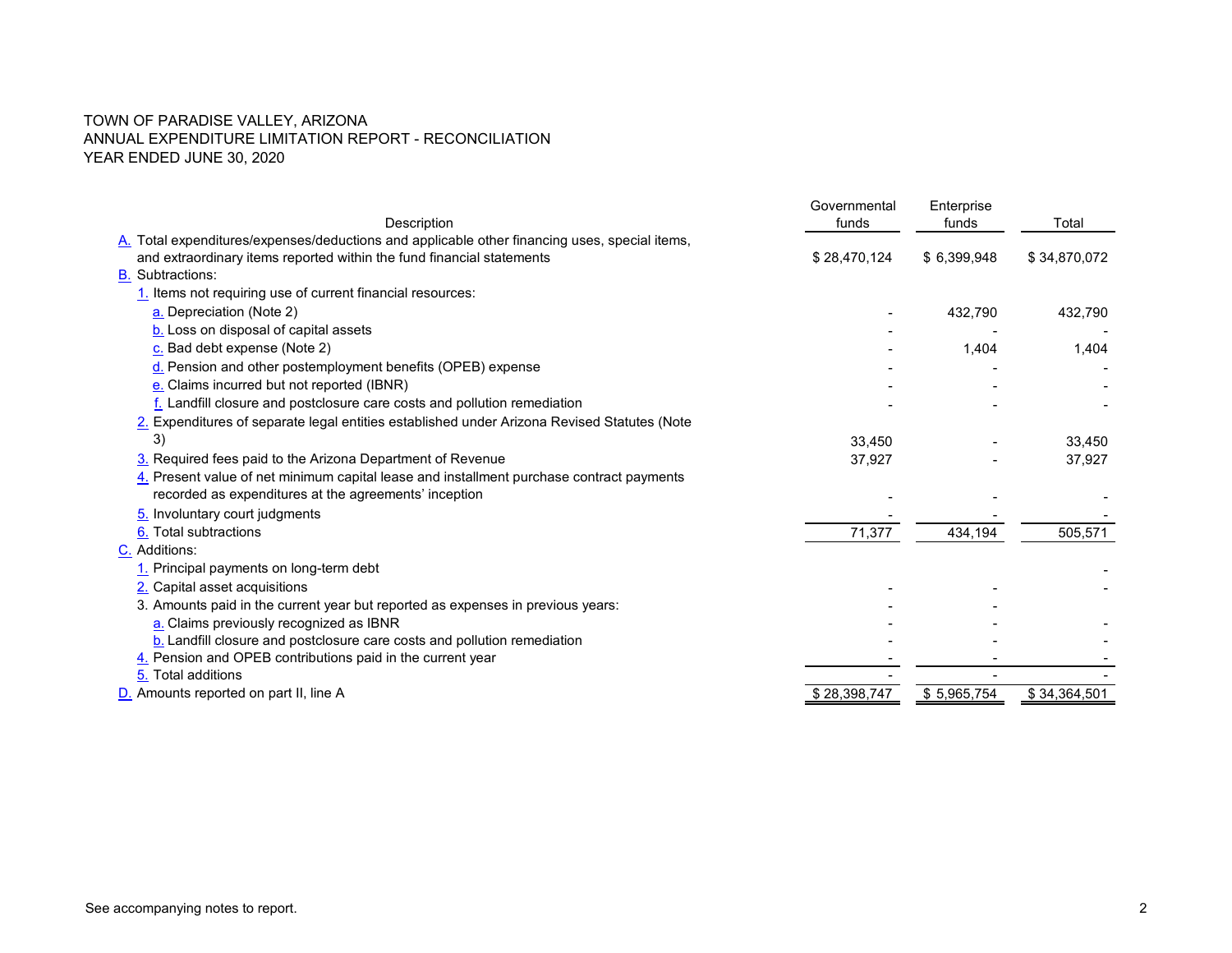### TOWN OF PARADISE VALLEY, ARIZONA NOTES TO ANNUAL EXPENDITURE LIMITATION REPORT Year Ended June 30, 2020

# NOTE 1 SUMMARY OF SIGNIFICANT ACCOUNTING POLICIES

The Annual Expenditure Limitation Report (AELR) is presented as prescribed by the *Uniform Expenditure Reporting System* (UERS), as required by Arizona Revised Statutes §41-1279.07. The AELR excludes expenditures, expenses, or deductions of certain revenues specified in the Arizona Constitution, Article IX, §20, from the total expenditure, expenses, or deductions reported in the fund financial statements.

In accordance with the UERS, a note to the AELR is presented below for any exclusion claimed on part II and each subtraction or addition in the Reconciliation that cannot be traced directly to an amount reported in the fund financial statements. All references to financial statement amounts in the following notes refer to the Statement of Revenues, Expenditures, and Changes in Fund Balances for the Governmental Funds, Statement of Revenues, Expenses, and Changes in Net Position for the Proprietary Funds, and the Statement of Cash Flows for the Proprietary Funds.

# NOTE 2 ITEMS NOT REQUIRING THE USE OF WORKING CAPITAL

The subtraction for items not requiring the use of working capital includes the current year depreciation expense (\$432,790), less the amortization of the current year bond premium (\$-0-) recorded in the Enterprise Funds and bad debt expense (\$1,404) recorded in the Enterprise Funds.

### NOTE 3 EXPENDITURES OF SEPARATE LEGAL ENTITIES ESTABLISHED UNDER ARS

The subtraction for expenditures of separate legal entities established under ARS includes expenditures of the Paradise Valley Mountain Preserve Trust Fund (\$33,450) in the governmental funds.

### NOTE 4 DEBT PROCEEDS

The exclusion claimed for debt proceeds in the Governmental Funds consist of bond issuance costs of \$137,600 for the 2020 Series Bonds issued and \$0 bond proceeds had been spent on other uses during fiscal year ending June 30, 2020.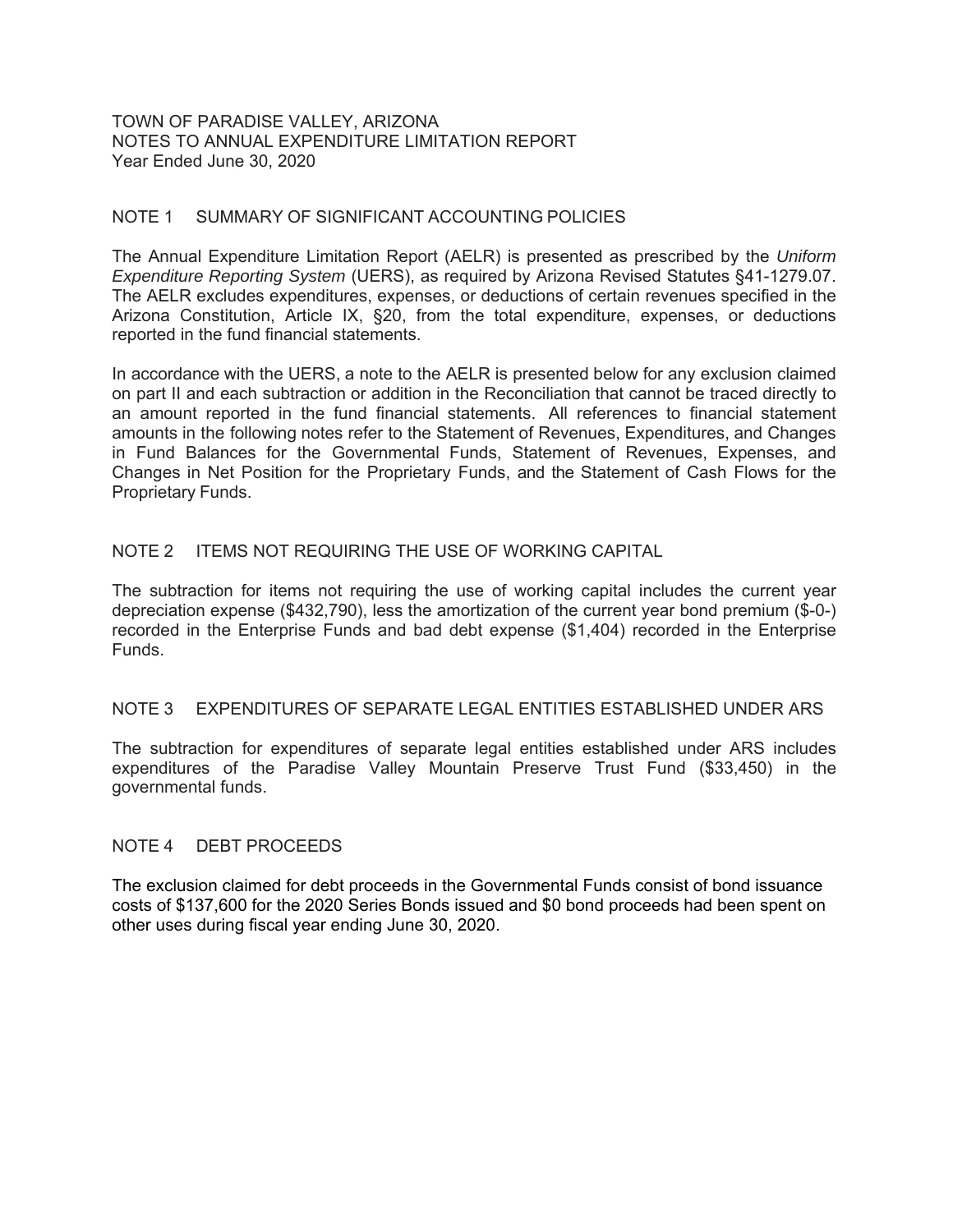### TOWN OF PARADISE VALLEY, ARIZONA NOTES TO ANNUAL EXPENDITURE LIMITATION REPORT Year Ended June 30, 2020

# NOTE 5 DEBT SERVICE REQUIREMENTS

The exclusion claimed for debt service requirements in the Governmental Funds consist of principal retirement and interest expense on revenue bonds, capital leases, and interest paid on an advance from the General Fund in the governmental funds and enterprise funds as follows:

|                                   | Governmental Funds    |                          |   |         |   |           |
|-----------------------------------|-----------------------|--------------------------|---|---------|---|-----------|
|                                   | Principal<br>Interest |                          |   | Total   |   |           |
| Long-Term Advances to Other Funds |                       | $\overline{\phantom{a}}$ |   | 5.063   | S | 5,063     |
| Excise Tax Revenue Bonds,         |                       |                          |   |         |   |           |
| Series 2016                       |                       | 1,365,000                |   | 107.864 |   | 1,472,864 |
| Total                             |                       | 1,365,000                | S | 112.927 |   | 1.477.927 |

# NOTE 6 GRANTS, AID, CONTRIBUTIONS OR GIFTS FROM A PRIVATE AGENCY, ORGANIZATION, OR INDIVIDUAL

Amounts received from contributions consist of the following:

| Miscellaneous Police Grants<br><b>Donations Fund</b> | S. | 1.419<br>11.412 |
|------------------------------------------------------|----|-----------------|
| Total                                                | S  | 12,831          |

# NOTE 7 AMOUNTS RECEIVED FROM THE STATE

Amounts received from the State consist of the following:

| LTAF II | \$  | 9,884 |
|---------|-----|-------|
| Total   | \$. | 9,884 |

### NOTE 8 QUASI-EXTERNAL INTERFUND TRANSACTIONS

The Town pays sewer charges to its Sewer System Enterprise Fund. Therefore, these expenditures are deducted from the Governmental Funds to avoid double counting and the related expenditures are reported in the Enterprise Fund.